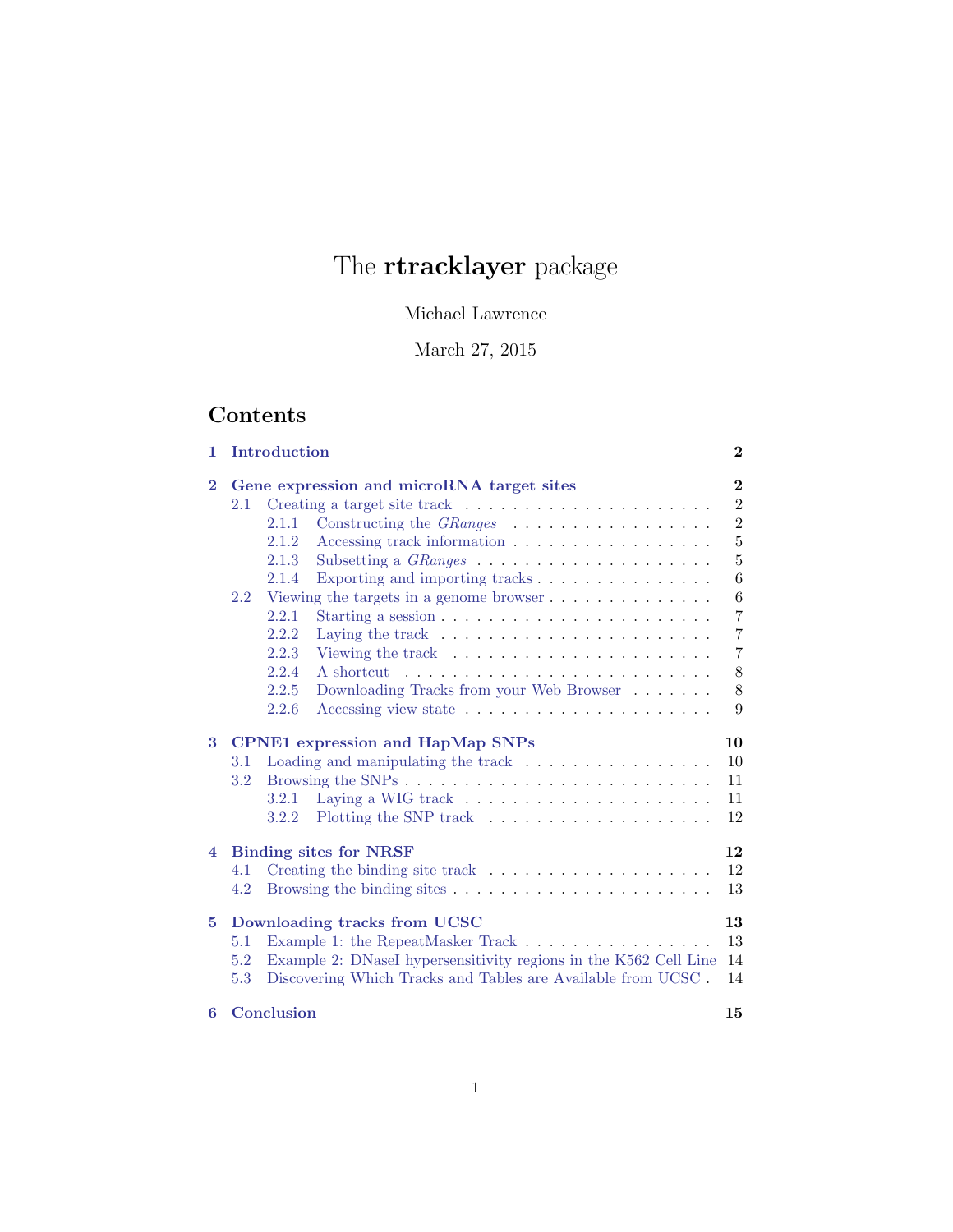# <span id="page-1-0"></span>1 Introduction

The rtracklayer package is an interface (or *layer*) between  $\bf{R}$  and genome browsers. Its main purpose is the visualization of genomic annotation tracks, whether generated through experimental data analysis performed in R or loaded from an external data source. The features of rtracklayer may be divided into two categories: 1) the import/export of track data and 2) the control and querying of external genome browser sessions and views.

There are two basic track data structures in Bioconductor: GRanges, defined by the GenomicRanges package, and RangedData, a more general data structure from the IRanges package. For most purposes, GRanges is preferred in the context of *rtracklayer*; however, *RangedData* has some particular use cases.

rtracklayer supports the import and export of tracks from and to files in various formats, see Section [2.1.4.](#page-5-0) All positions in a GRanges or RangedData should be 1-based, as in R itself.

The rtracklayer package currently interfaces with the UCSC web-based genome browser. Other packages may provide drivers for other genome browsers through a plugin system. With rtracklayer, the user may start a genome browser session, create and manipulate genomic views, and import/export tracks and sequences to and from a browser. Please note that not all features are necessarily supported by every browser interface.

The rest of this vignette will consist of a number of case studies. First, we consider an experiment investigating microRNA regulation of gene expression, where the microRNA target sites are the primary genomic features of interest.

# <span id="page-1-1"></span>2 Gene expression and microRNA target sites

This section will demonstrate the features of rtracklayer on a microarray dataset from a larger experiment investigating the regulation of human stem cell differentiation by microRNAs. The transcriptome of the cells was measured before and after differentiation by HG-U133plus2 Affymetrix GeneChip arrays. We begin our demonstration by constructing an annotation dataset from the experimental data, and then illustrate the use of the genome browser interface to display interesting genomic regions in the UCSC browser.

### <span id="page-1-2"></span>2.1 Creating a target site track

For the analysis of the stem cell microarray data, we are interested in the genomic regions corresponding to differentially expressed genes that are known to be targeted by a microRNA. We will represent this information as an annotation track, so that we may view it in the UCSC genome browser.

#### <span id="page-1-3"></span>2.1.1 Constructing the GRanges

In preparation for creating the microRNA target track, we first used limma to detect the differentially expressed genes in the microarray experiment. The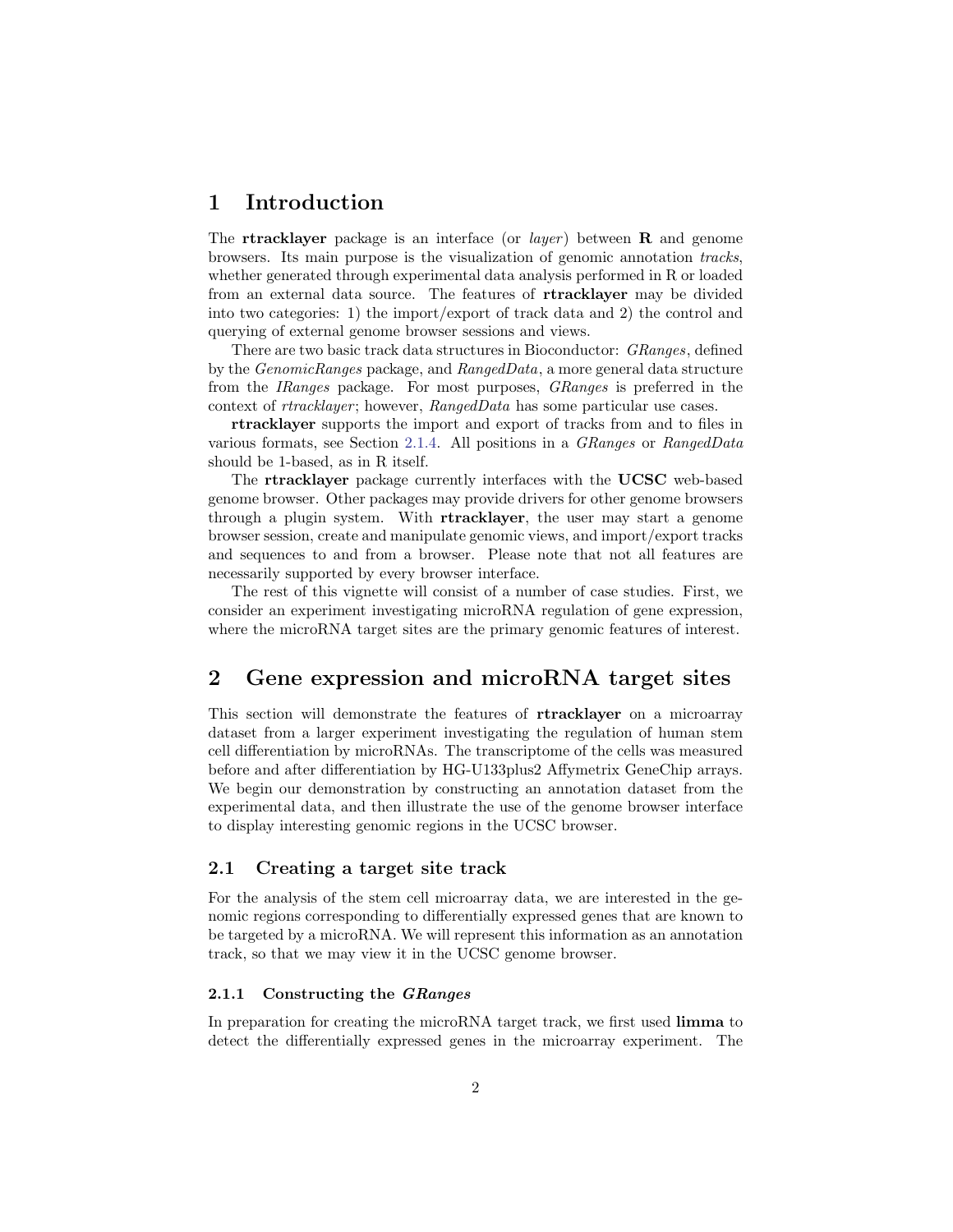locations of the microRNA target sites were obtained from MiRBase. The code below stores information about the target sites on differentially expressed genes in the data.frame called targets, which can also be obtained by entering data(targets) when rtracklayer is loaded.

```
> library("humanStemCell")
> data(fhesc)
> library("genefilter")
> filtFhesc <- nsFilter(fhesc)[[1]]
> library("limma")
> design <- model.matrix(~filtFhesc$Diff)
> hesclim <- lmFit(filtFhesc, design)
> hesceb <- eBayes(hesclim)
> tab <- topTable(hesceb, coef = 2, adjust.method = "BH", n = 7676)
> tab2 <- tab[(tab$logFC > 1) & (tab$adj.P.Val < 0.01),]
> affyIDs <- rownames(tab2)
> library("microRNA")
> data(hsTargets)
> library("hgu133plus2.db")
> entrezIDs <- mappedRkeys(hgu133plus2ENTREZID[affyIDs])
> library("org.Hs.eg.db")
> mappedEntrezIDs <- entrezIDs[entrezIDs %in% mappedkeys(org.Hs.egENSEMBLTRANS)]
> ensemblIDs <- mappedRkeys(org.Hs.egENSEMBLTRANS[mappedEntrezIDs])
> targetMatches <- match(ensemblIDs, hsTargets$target, 0)
> ## same as data(targets)
> targets <- hsTargets[targetMatches,]
> targets$chrom <- paste("chr", targets$chrom, sep = "")
```
The following code creates the track from the targets dataset:

```
> library(rtracklayer)
> library(GenomicRanges)
> ## call data(targets) if skipping first block
```

```
> head(targets)
```
name target chrom start end 32350 hsa-miR-139-3p ENST00000372874 chr20 42681711 42681732 534942 hsa-miR-135a ENST00000336199 chr1 241718191 241718211 534975 hsa-miR-148a ENST00000366540 chr1 241728912 241728933 534987 hsa-miR-505 ENST00000366539 chr1 241733864 241733885 534991 hsa-miR-505 ENST00000263826 chr1 241733864 241733885 699911 hsa-miR-196b ENST00000321955 chr11 89565074 89565096 strand 32350 534942 - 534975 - 534987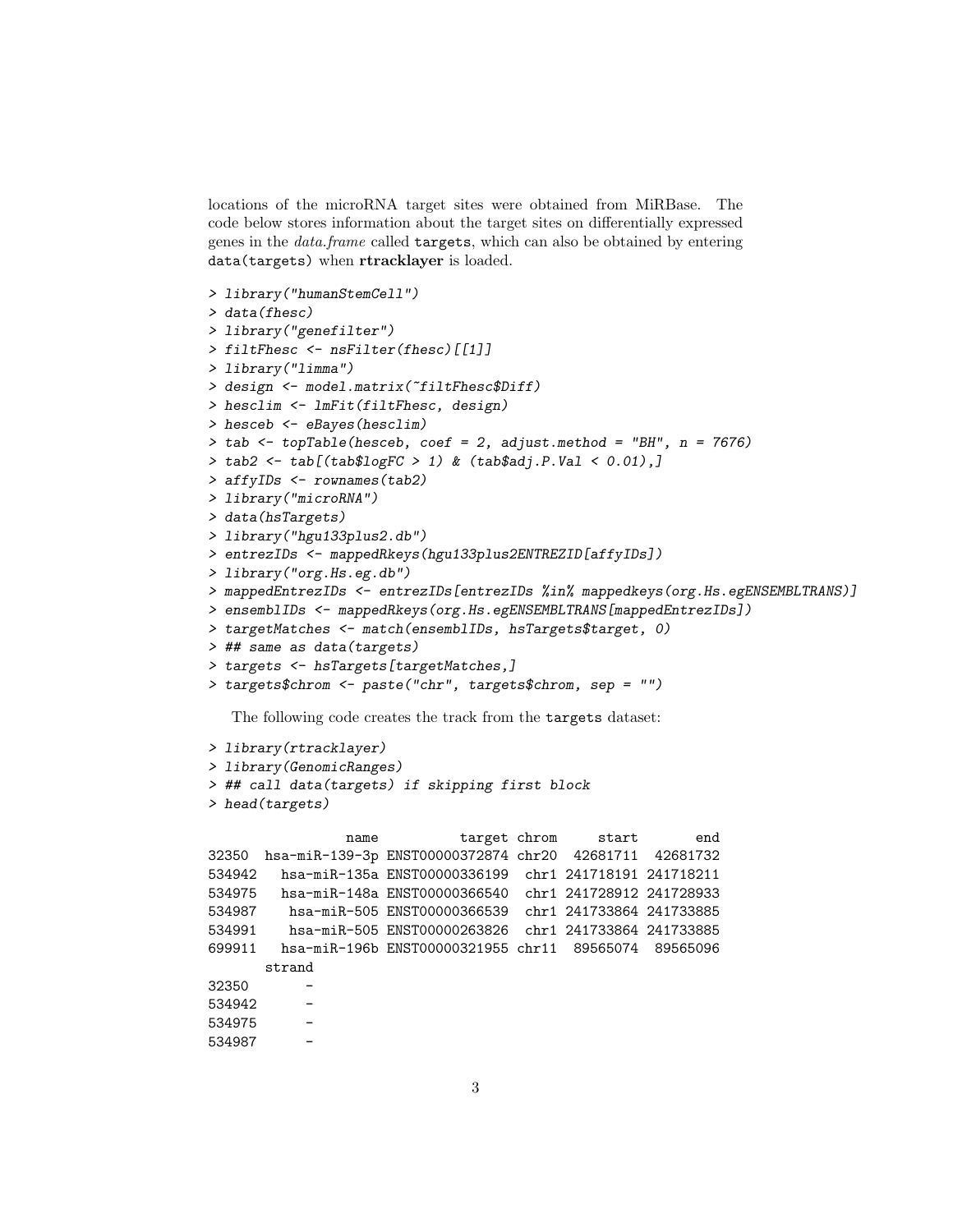```
534991 -
699911 +
> targetRanges <- IRanges(targets$start, targets$end)
> targetTrack <- with(targets,
+ GRangesForUCSCGenome("hg18", chrom, targetRanges, strand,
+ name, target))
```
The GRangesForUCSCGenome function constructs a GRanges object for the named genome. The strand information, the name of the microRNA and the Ensembl ID of the targeted transcript are stored in the GRanges. The chromosome for each site is passed as the chrom argument. The chromosome names and lengths for the genome are taken from the UCSC database and stored in the GRanges along with the genome identifier. We can retrieve them as follows:

```
> genome(targetTrack)
```

| chr1            | chr1_random        | chr10                      | $chr10$ _random                         | chr11           |
|-----------------|--------------------|----------------------------|-----------------------------------------|-----------------|
| "hg18"          | "hg18"             | "hg18"                     | "hg18"                                  | "hg18"          |
| chr11_random    | ${\rm chr}$ 12     | chr13                      | chr13_random                            | chr14           |
| " $hg18$ "      | "hg18"             | " $hg18$ "                 | "hg18"                                  | "hg18"          |
|                 | chr15 chr15_random |                            | chr16 chr16_random                      | chr17           |
| $"$ hg $18"$    | "hg18"             | " $hg18"$                  | "hg18"                                  | "hg18"          |
| $chr17$ _random |                    |                            |                                         | chr19_random    |
| "hg18"          | "hg18"             | $"$ hg $18"$               | "hg18"                                  | "hg18"          |
| chr2            | $chr2$ _random     | chr20                      | chr21                                   | $chr21$ _random |
| " $hg18$ "      | " $hg18"$          | $"$ hg $18"$               | "hg18"                                  | "hg18"          |
| chr22           |                    | chr22_random chr22_h2_hap1 | chr3                                    | chr3_random     |
| "hg18"          | "hg18"             | "hg18"                     | "hg18"                                  | "hg18"          |
| ${\rm chr}4$    | $chr4$ _random     |                            | chr5 chr5_random                        | chr5_h2_hap1    |
| " $hg18"$       |                    | "hg18" "hg18"              | "hg18"                                  | "hg18"          |
| ${\rm chr6}$    |                    |                            | chr6_random chr6_cox_hap1 chr6_qbl_hap2 | chr7            |
| "hg18"          | " $hg18"$          | "hg18"                     | " $hg18"$                               | "hg18"          |
| chr7_random     |                    | chr8 chr8_random           | chr9                                    | chr9_random     |
| "hg18"          |                    | "hg18" "hg18"              | " $hg18"$                               | "hg18"          |
| chrM            |                    | chrX chrX_random           | chrY                                    |                 |
| "hg18"          | "hg18"             | " $hg18"$                  | "hg18"                                  |                 |

> head(seqlengths(targetTrack))

|              | chr1 chr1 random |           | chr10 chr10 random | chr11     |
|--------------|------------------|-----------|--------------------|-----------|
| 247249719    | 1663265          | 135374737 | 113275             | 134452384 |
| chr11 random |                  |           |                    |           |
| 215294       |                  |           |                    |           |

While this extra information is not strictly needed to upload data to UCSC, calling GRangesForUCSCGenome is an easy way to formally associate interval data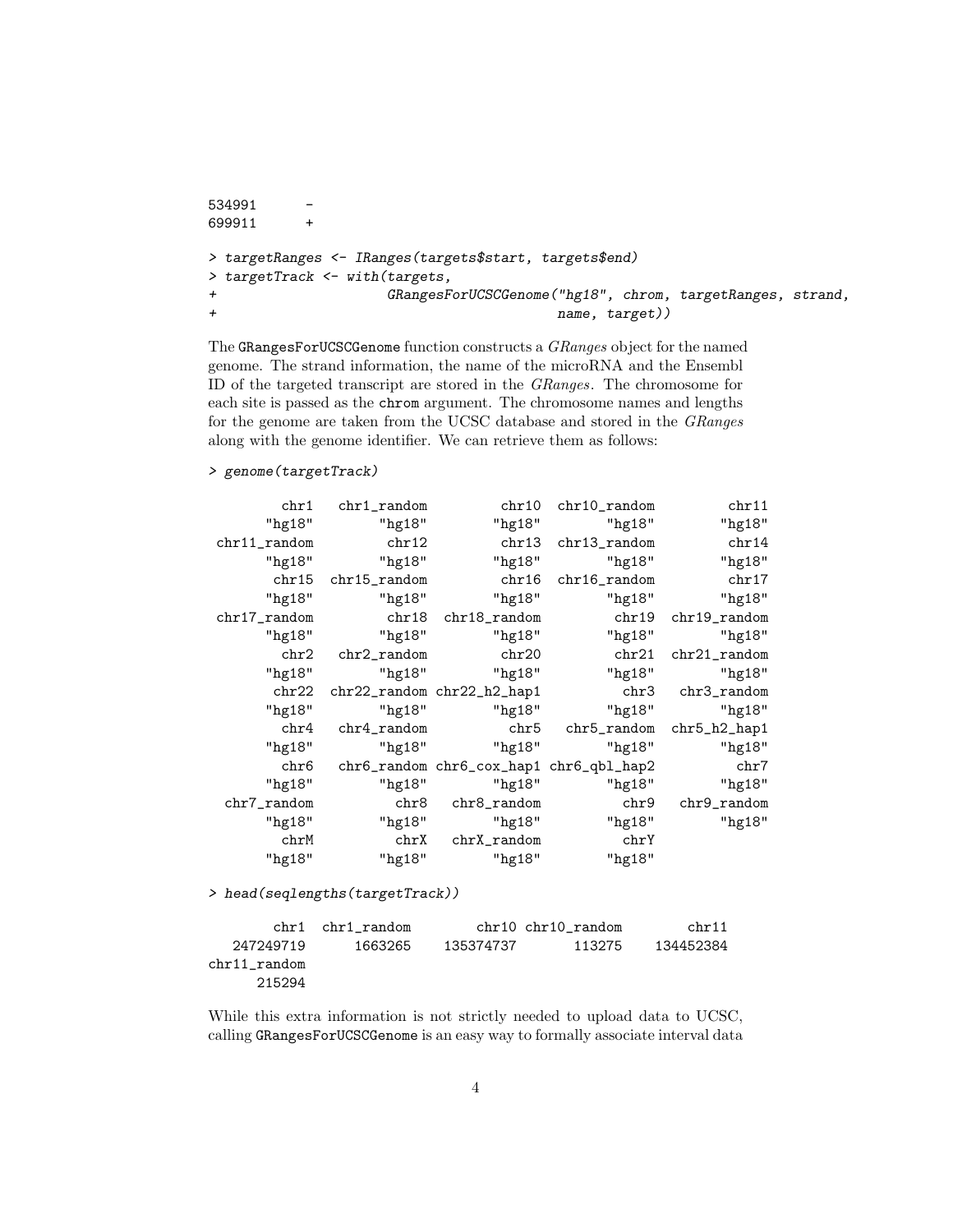to a UCSC genome build. This ensures, for example, that the data will always be uploaded to the correct genome, regardless of browser state. It also immediately validates whether the intervals fall within the bounds of the genome.

For cases where one is not interacting with the UCSC genome browser, and in particular when network access is unavailable, the GRangesForBSGenome function behaves the same, except it finds an installed BSGenome package and loads it to retrieve the chromosome information.

#### <span id="page-4-0"></span>2.1.2 Accessing track information

The track information is now stored in the R session as a GRanges object. It holds the chromosme, start, end and strand for each feature, along with any number of data columns.

The primary feature attributes are the start, end, seqnames and strand. There are accessors for each of these, named accordingly. For example, the following code retrieves the chromosome names and then start positions for each feature in the track.

```
> head(seqnames(targetTrack))
factor-Rle of length 6 with 3 runs
 Lengths: 1 \t 4 \t 1Values : chr20 chr1 chr11
Levels(49): chr1 chr1_random chr10 ... chrX chrX_random chrY
> head(start(targetTrack))
[1] 42681711 241718191 241728912 241733864 241733864 89565074
```
#### Exercises

- 1. Get the strand of each feature in the track
- 2. Calculate the length of each feature
- 3. Reconstruct (partially) the targets data.frame

#### <span id="page-4-1"></span>2.1.3 Subsetting a GRanges

It is often helpful to extract subsets from GRanges instances, especially when uploading to a genome browser. The data can be subset though a matrix-style syntax by feature and column. The conventional [ method is employed for subsetting, where the first parameter, i, indexes the features and j indexes the data columns. Both  $i$  and  $j$  may contain numeric, logical and character indices, which behave as expected.

```
> ## get the first 10 targets
> first10 <- targetTrack[1:10]
> ## get pos strand targets
```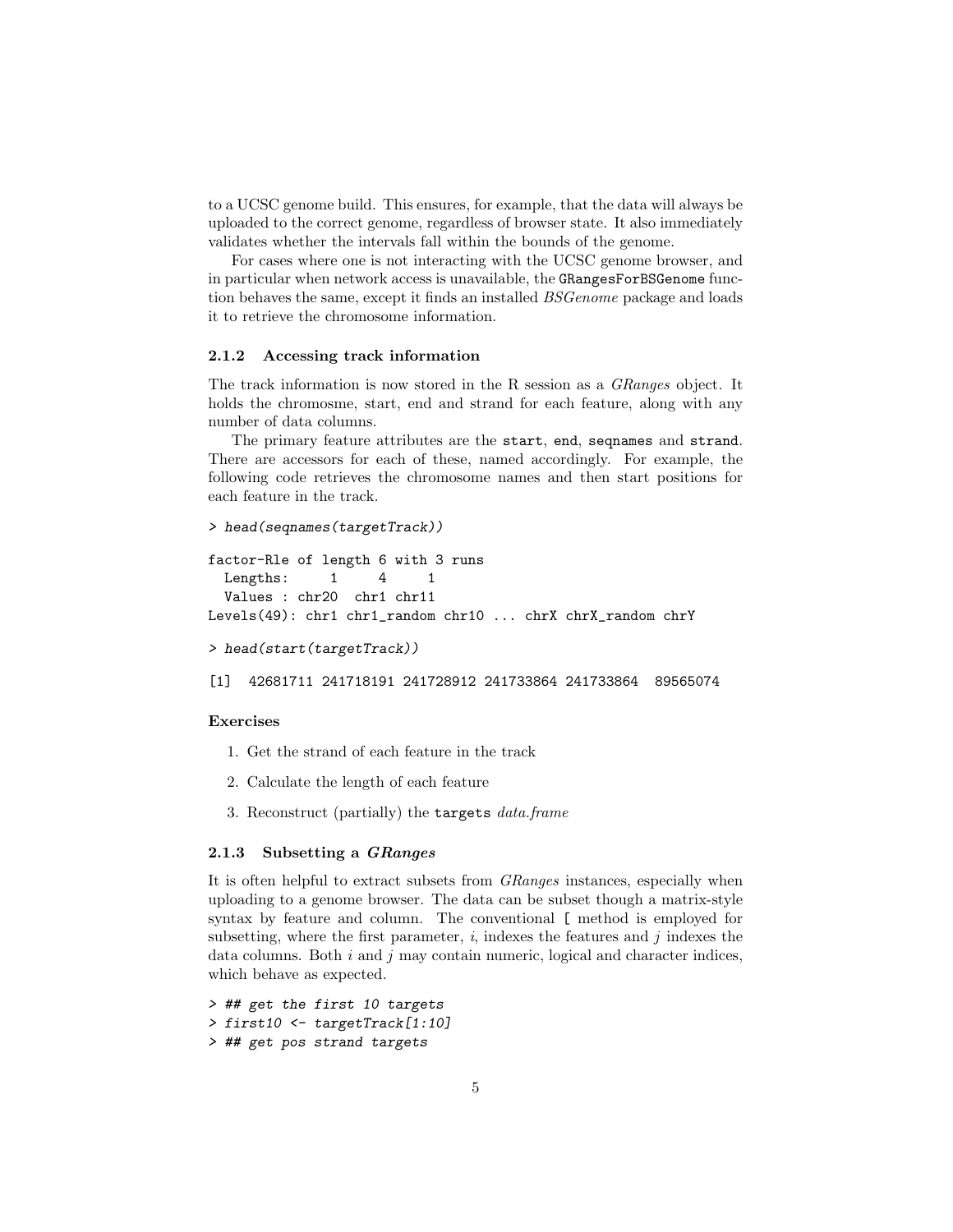```
> posTargets <- targetTrack[strand(targetTrack) == "+"]
> ## get the targets on chr1
> chr1Targets <- targetTrack[seqnames(targetTrack) == "chr1"]
```
#### Exercises

1. Subset the track for all features on the negative strand of chromosome 2.

#### <span id="page-5-0"></span>2.1.4 Exporting and importing tracks

Import and export of GRanges and RangedData instances is supported in the following formats: Browser Extended Display (BED), versions 1, 2 and 3 of the General Feature Format (GFF), and Wiggle (WIG). Support for additional formats may be provided by other packages through a plugin system.

To save the microRNA target track created above in a format understood by other tools, we could export it as BED. This is done with the export function, which accepts a filename or any R connection object as its target. If a target is not given, the serialized string is returned. The desired format is derived, by default, from the extension of the filename. Use the format parameter to explicitly specify a format.

```
> export(targetTrack, "targets.bed")
```
To read the data back in a future session, we could use the import function. The source of the data may be given as a connection, a filename or a character vector containing the data. Like the export function, the format is determined from the filename, by default.

```
> restoredTrack <- import("targets.bed", asRangedData = FALSE)
```
The restoredTrack object is of class GRanges. To obtain a RangedData object directly upon importing, pass asRangedData = TRUE to import:

```
> restoredTrack <- import("targets.bed", asRangedData = TRUE)
```
#### Exercises

- 1. Output the track to a file in the "gff" format.
- 2. Read the track back into R.
- 3. Export the track as a character vector.

#### <span id="page-5-1"></span>2.2 Viewing the targets in a genome browser

For the next step in our example, we will load the track into a genome browser for visualization with other genomic annotations. The rtracklayer package is capable of interfacing with any genome browser for which a driver exists. In this case, we will interact with the web-based UCSC browser, but the same code should work for any browser.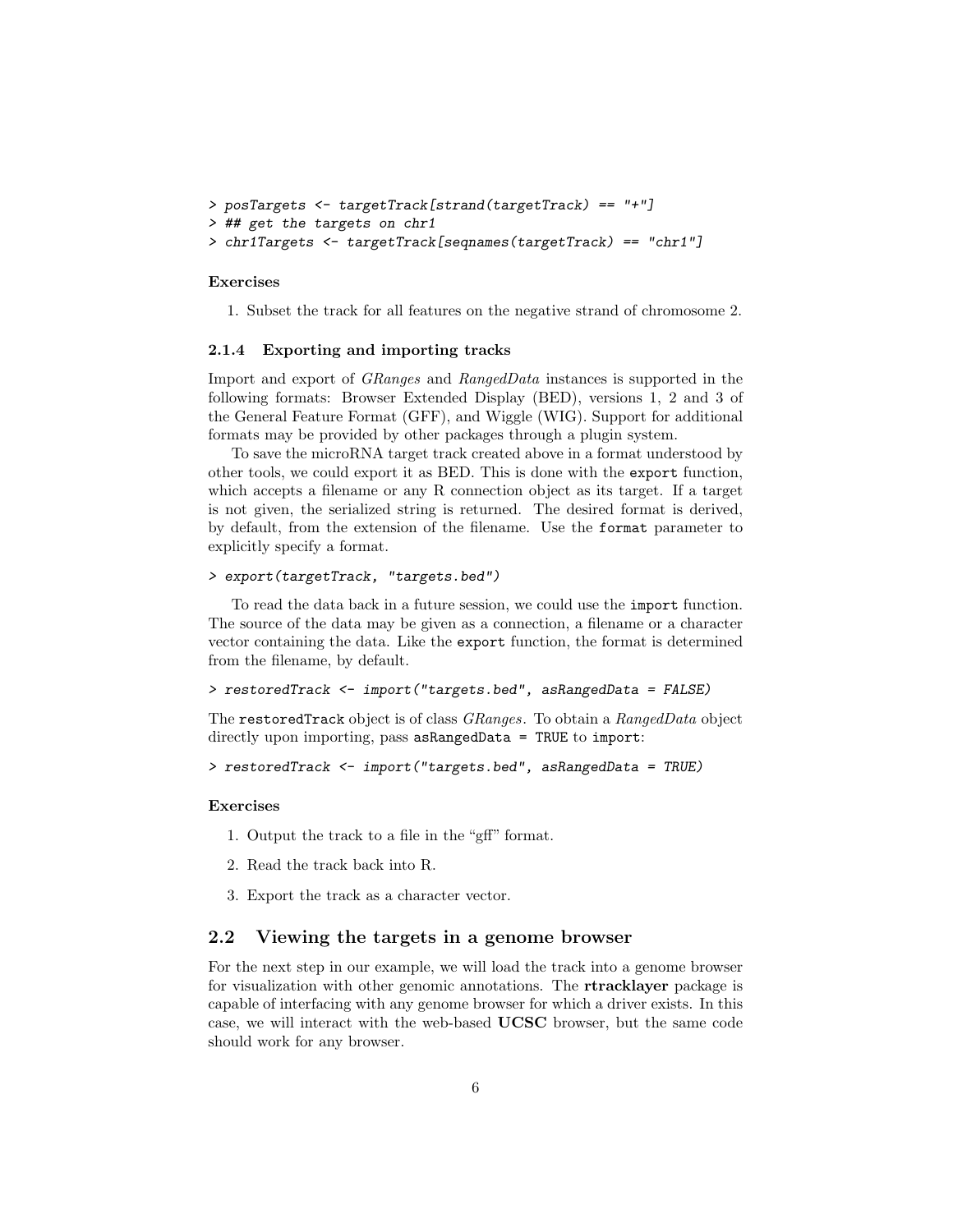#### <span id="page-6-0"></span>2.2.1 Starting a session

The first step towards interfacing with a browser is to start a browser session, represented in R as a BrowserSession object. A BrowserSession is primarily a container of tracks and genomic views. The following code creates a BrowserSession for the UCSC browser:

#### > session <- browserSession("UCSC")

Note that the name of any other supported browser could have been given here instead of "UCSC". To see the names of supported browsers, enter:

```
> genomeBrowsers()
```
[1] "UCSC"

#### <span id="page-6-1"></span>2.2.2 Laying the track

Before a track can be viewed on the genome, it must be loaded into the session using the track  $\leftarrow$  function, as demonstrated below:

```
> track(session, "targets") <- targetTrack
```
The name argument should be a character vector that will help identify the track within session. Note that the invocation of track<- above does not specify an upload format. Thus, the default, "auto", is used. Since the track does not contain any data values, the track is uploaded as BED. To make this explicit, we could pass "bed" as the format parameter.

#### Exercises

1. Lay a track with the first 100 features of targetTrack

Here we use the short-cut \$ syntax for storing the track.

#### <span id="page-6-2"></span>2.2.3 Viewing the track

For UCSC, a view roughly corresponds to one tab or window in the web browser. The target sites are distributed throughout the genome, so we will only be able to view a few features at a time. In this case, we will view only the first feature in the track. A convenient way to focus a view on a particular set of features is to subset the track and pass the range of the subtrack to the constructor of the view. Below we take a track subset that contains only the first feature.

#### > subTargetTrack <- targetTrack[1] # get first feature

Now we call the browserView function to construct the view and pass the subtrack, zoomed out by a factor of 10, as the segment to view. By passing the name of the targets track in the pack parameter, we instruct the browser to use the "pack" mode for viewing the track. This results in the name of the microRNA appearing next to the target site glyph.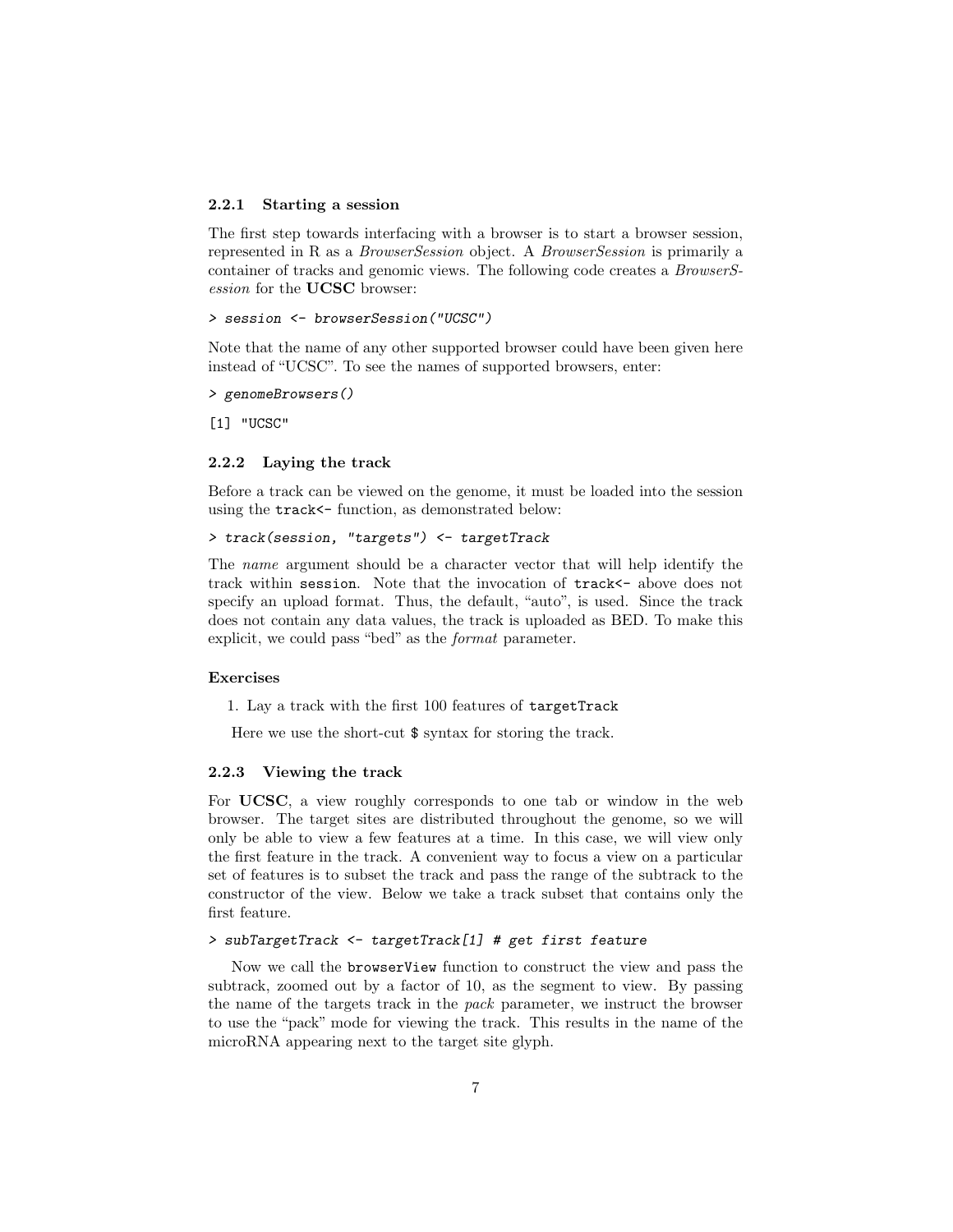> view <- browserView(session, subTargetTrack \* -10, pack = "targets")

If multiple ranges are provided, multiple views are launched:

```
> view <- browserView(session, targetTrack[1:5] * -10, pack = "targets")
```
#### Exercises

- 1. Create a new view with the same region as view, except zoomed out 2X.
- 2. Create a view with the "targets" track displayed in "full" mode, instead of "packed".

#### <span id="page-7-0"></span>2.2.4 A shortcut

There is also a shortcut to the above steps. The browseGenome function creates a session for a specified browser, loads one or more tracks into the session and creates a view of a given genome segment. In the following code, we create a new UCSC session, load the track and view the first two features, all in one call:

```
> browseGenome(targetTrack, range = subTargetTrack * -10)
```
It is even simpler to view the subtrack in UCSC by relying on parameter defaults:

```
> browseGenome(subTargetTrack)
```
#### <span id="page-7-1"></span>2.2.5 Downloading Tracks from your Web Browser

It is possible to query the browser to obtain the names of the loaded tracks and to download the tracks into R. To list the tracks loaded in the browser, enter the following:

```
> loaded_tracks <- trackNames(session)
```
One may download any of the tracks, such as the "targets" track that was loaded previously in this example.

```
> subTargetTrack <- track(session, "targets", asRangedData = FALSE)
```
The returned object is a GRanges, even if the data was originally uploaded as a RangedData or other object. To get a RangedData instead, pass asRangedData = TRUE. By default, the segment of the track downloaded is the current default genome segment associated with the session. One may download track data for any genome segment, such as those on a particular chromosome. Note that this does not distinguish by strand; we are only indicating a position on the genome.

```
> chr1Targets <- track(session, "targets", chr1Targets, asRangedData = FALSE)
```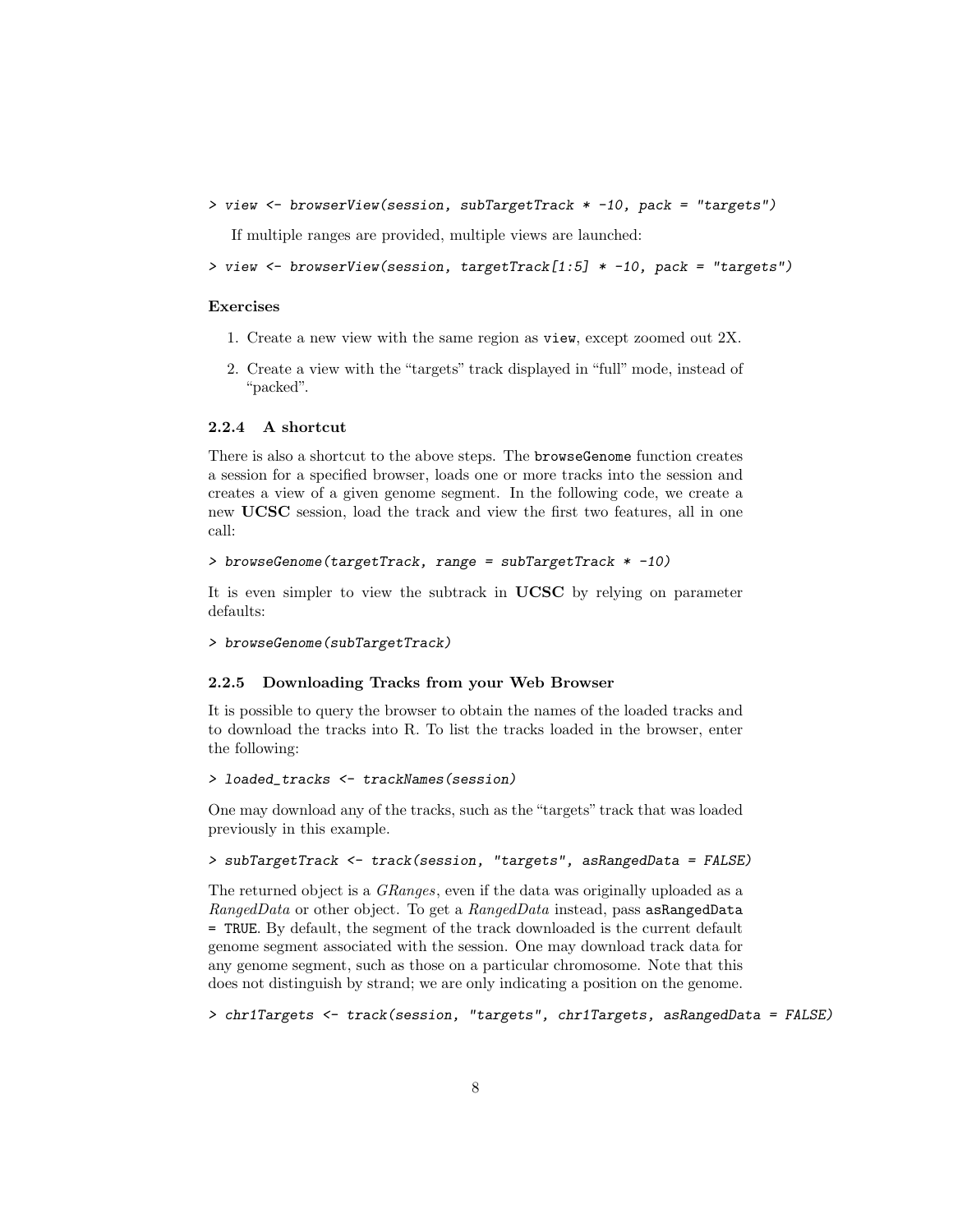#### Exercises

- 1. Get the SNP under the first target, displayed in view.
- 2. Get the UCSC gene for the same target.

#### <span id="page-8-0"></span>2.2.6 Accessing view state

The view variable is an instance of *BrowserView*, which provides an interface for getting and setting view attributes. Note that for the UCSC browser, changing the view state opens a new view, as a new page must be opened in the web browser.

To programmatically query the segment displayed by a view, use the range method for a BrowserView.

> segment <- range(view)

Similarly, one may get and set the names of the visible tracks in the view.

```
> visible_tracks <- trackNames(view)
> trackNames(view) <- visible_tracks
```
The visibility mode (hide, dense, pack, squish, full) of the tracks may be retrieved with the ucscTrackModes method.

```
> modes <- ucscTrackModes(view)
```
The returned value, modes, is of class UCSCTrackModes. The modes may be accessed using the [ function. Here, we set the mode of our "targets" track to "full" visibility.

```
> modes["targets"]
> modes["targets"] <- "full"
> ucscTrackModes(view) <- modes
```
Existing browser views for a session may be retrieved by calling the browserViews method on the browserSession instance.

```
> views <- browserViews(session)
> length(views)
```
#### Exercises

- 1. Retrieve target currently visible in the view.
- 2. Limit the view to display only the SNP, UCSC gene and target track.
- 3. Hide the UCSC gene track.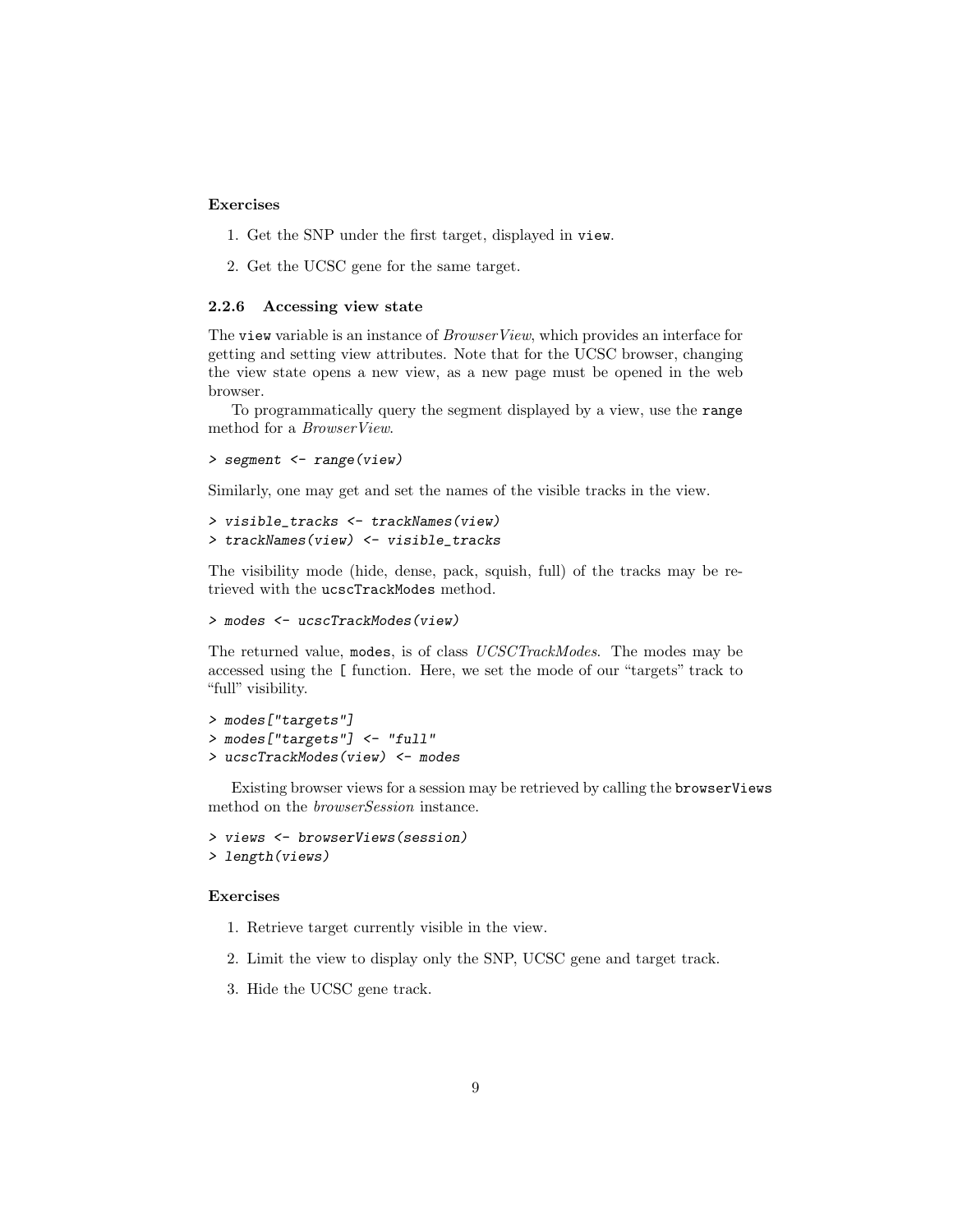# <span id="page-9-0"></span>3 CPNE1 expression and HapMap SNPs

Included with the rtracklayer package is a track object (created by the GGtools package) with features from a subset of the SNPs on chromosome 20 from 60 HapMap founders in the CEU cohort. Each SNP has an associated data value indicating its association with the expression of the CPNE1 gene according to a Cochran-Armitage 1df test. The top 5000 scoring SNPs were selected for the track.

We load the track presently.

> library(rtracklayer)

> data(cpneTrack)

### <span id="page-9-1"></span>3.1 Loading and manipulating the track

The data values for a track are stored in the columns on the RangedData instance. Often, a track contains a single column of numeric values, conventionally known as the score. The score function retrieves the column named or score or, if one does not exist, the first column in the RangedData, as long as it is numeric. Otherwise, NULL is returned.

```
> head(score(cpneTrack))
```
rs4814683 rs6076506 rs6139074 rs1418258 rs7274499 rs6116610 0.16261691 0.02170423 0.47098379 0.16261691 0.05944578 0.18101862

One use of extracting the data values is to plot the data.

> plot(start(cpneTrack), score(cpneTrack))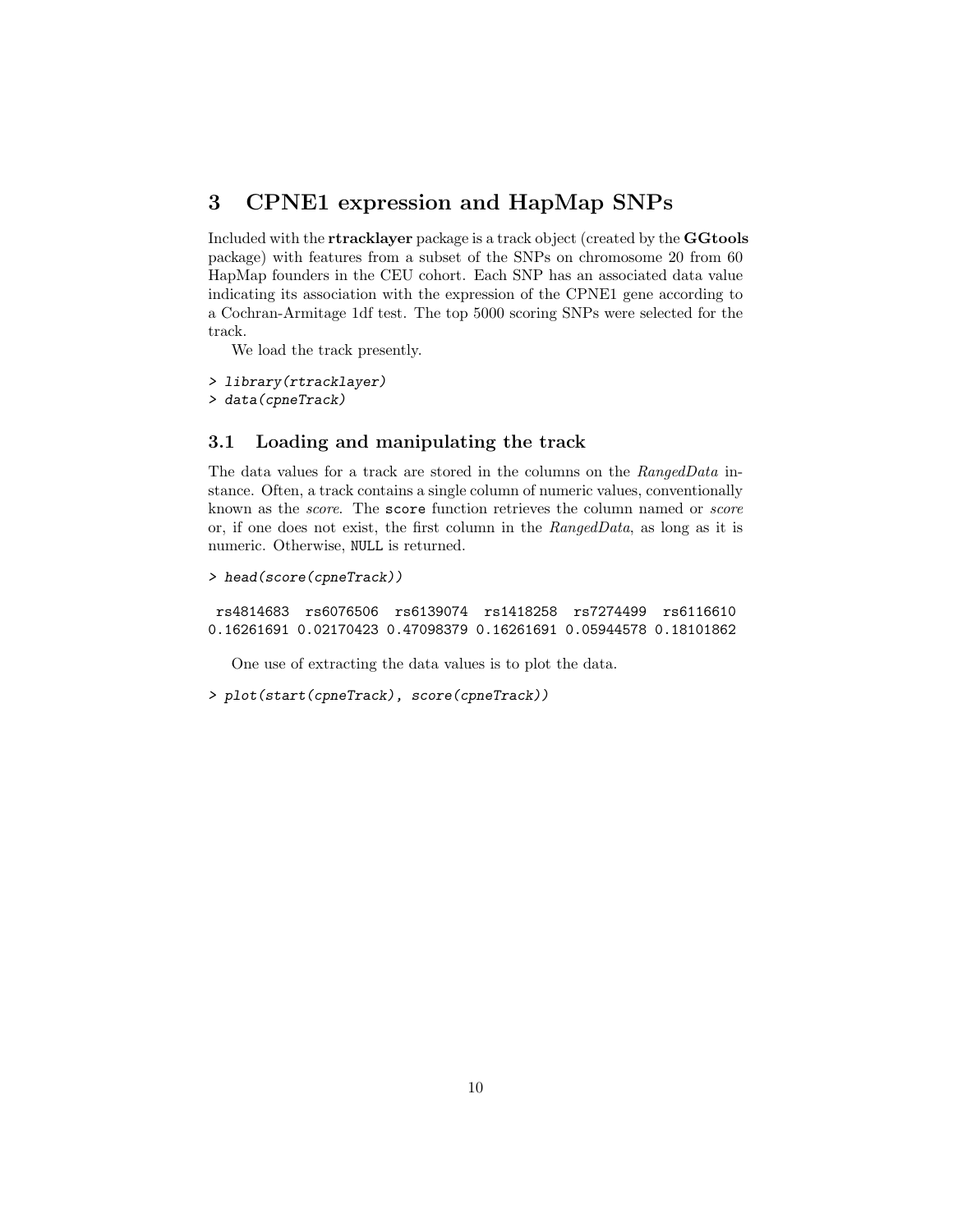

### <span id="page-10-0"></span>3.2 Browsing the SNPs

We now aim to view some of the SNPs in the UCSC browser. Unlike the microRNA target site example above, this track has quantitative information, which requires special consideration for visualization.

#### <span id="page-10-1"></span>3.2.1 Laying a WIG track

To view the SNP locations as a track in a genome browser, we first need to upload the track to a fresh session. In the code below, we use the [[<- alias of track<-.

```
> session <- browserSession()
> session$cpne <- cpneTrack
```
Note that because cpneTrack contains data values and its features do not overlap, it is uploaded to the browser in the WIG format. One limitation of the WIG format is that it is not possible to encode strand information. Thus, each strand needs to have its own track, and rtracklayer does this automatically, unless only one strand is represented in the track (as in this case). One could pass "bed" to the format parameter of track<- to prevent the split, but tracks uploaded as BED are much more limited compared to WIG tracks in terms of visualization options.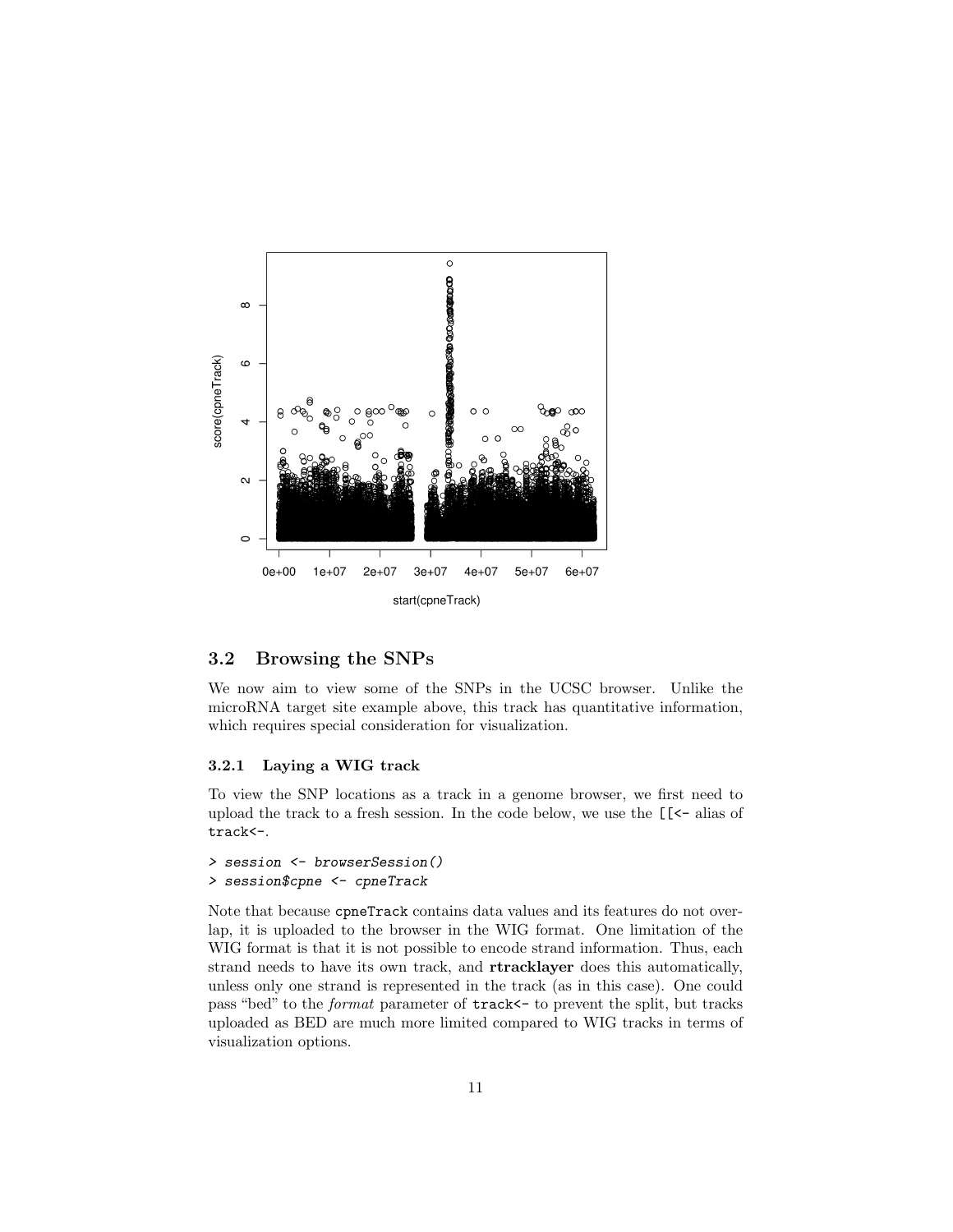To form the labels for the WIG subtracks, " p" is concatenated onto the plus track and " m" onto the minus track. Features with missing track information are placed in a track named with the " na" postfix. It is important to note that the subtracks must be identified individually when, for example, downloading the track or changing track visibility.

#### <span id="page-11-0"></span>3.2.2 Plotting the SNP track

To plot the data values for the SNP's in a track, we need to create a browserView. We will view the region spanning the first 5 SNPs in the track, which will be displayed in the "full" mode.

```
> view <- browserView(session, range(cpneTrack[1:5,]), full = "cpne")
```
The UCSC browser will plot the data values as bars. There are several options available for tweaking the plot, as described in the help for the GraphTrackLine class. These need to be specified laying the track, so we will lay a new track named "cpne2". First, we will turn the *autoScale* option off, so that the bars will be scaled globally, rather than locally to the current view. Then we could turn on the  $yLineOnOff$  option to add horizontal line that could represent some sort of cut-off. The position of the line is specified by  $\ell$ *kineMark*. We set it arbitrarily to the 25% quantile.

```
> track(session, "cpne2", autoScale = FALSE, yLineOnOff = TRUE,
       yLineMark = quantile(score(cppeTrack), .25)) <- cpneTrack
> view <- browserView(session, range(cpneTrack[1:5,]), full = "cpne2")
```
# <span id="page-11-1"></span>4 Binding sites for NRSF

Another common type of genomic feature is transcription factor binding sites. Here we will use the Biostrings package to search for matches to the binding motif for NRSF, convert the result to a track, and display a portion of it in the UCSC browser.

### <span id="page-11-2"></span>4.1 Creating the binding site track

We will use the Biostrings package to search human chromosome 1 for NRSF binding sites. The binding sequence motif is assumed to be TCAGCACCATG-GACAG, though in reality it is more variable. To perform the search, we run matchPattern on the positive strand of chromosome 1.

```
> library(BSgenome.Hsapiens.UCSC.hg19)
> nrsfHits <- matchPattern("TCAGCACCATGGACAG", Hsapiens[["chr1"]])
> length(nrsfHits) # number of hits
```
[1] 2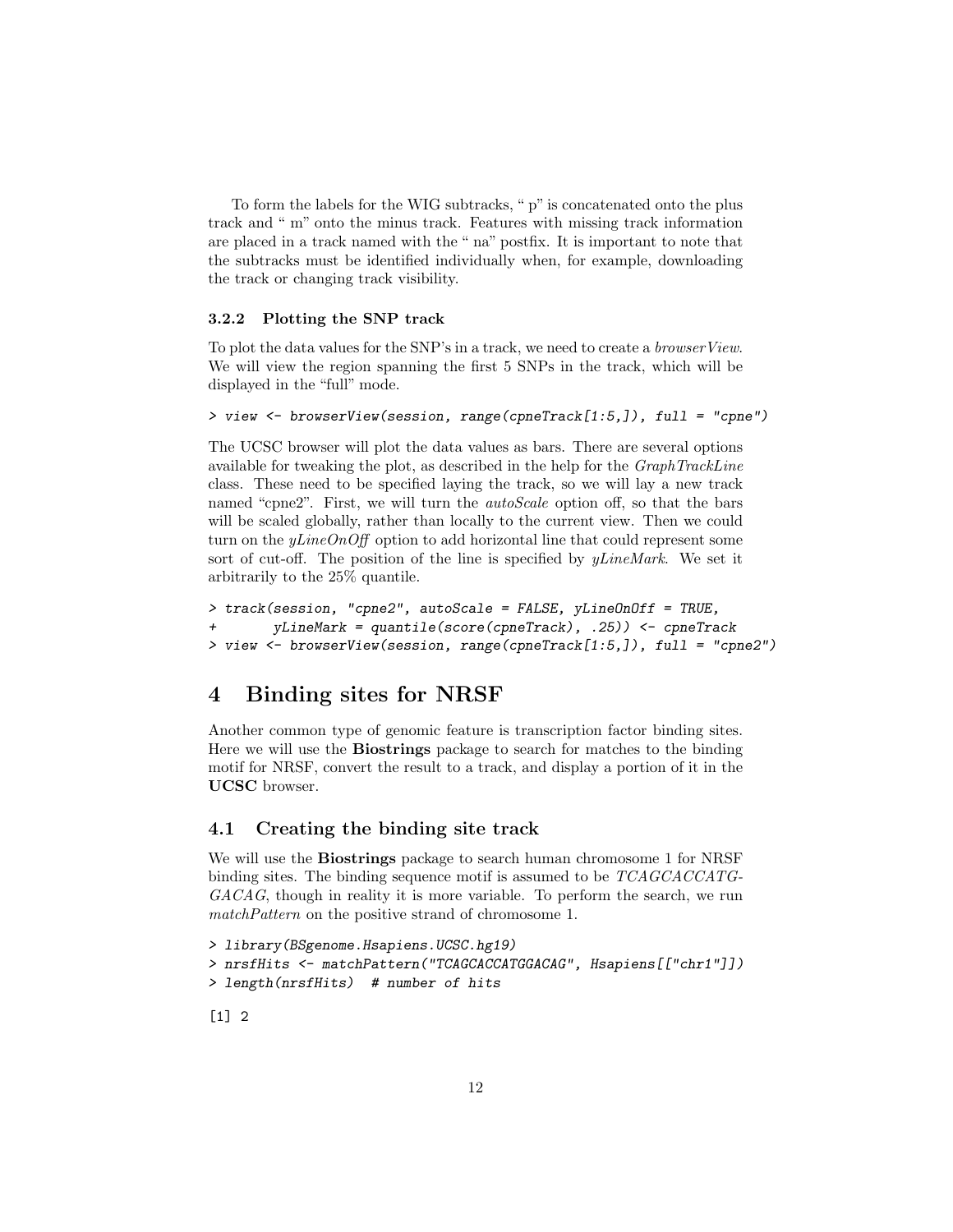We then convert the hits, stored as a *Views* object (a particular type of IRanges object), to a RangedData instance.

```
> nrsfTrack <- GenomicData(ranges(nrsfHits), strand="+", chrom="chr1",
+ genome = "hg19", asRangedData = FALSE)
```
GenomicData is a convenience function that by default constructs a GRanges object. A RangedData may be obtained by passing asRangedData = TRUE and may be preferred in this case, as the nrsfHits object will then be stored as a Views object in nrsfTrack without any loss of information, in particular the sequence of chr1.

### <span id="page-12-0"></span>4.2 Browsing the binding sites

Now that the NRSF binding sites are stored as a track, we can upload them to the UCSC browser and view them. Below, load the track and we view the region around the first hit in a single call to browseGenome.

```
> session <- browseGenome(nrsfTrack, range = range(nrsfTrack[1]) * -10)
```
We observe significant conservation across mammal species in the region of the motif.

# <span id="page-12-1"></span>5 Downloading tracks from UCSC

rtracklayer can be used to download annotation tracks from the UCSC table browser, thus providing a convenient programmatic alternative to the web interface available at <http://genome.ucsc.edu/cgi-bin/hgTables>.

Note that not all tables are output in parseable form, and that UCSC will truncate responses if they exceed certain limits (usually around  $100,000$ records). The safest (and most efficient) bet for large queries is to download the file via FTP and query it locally.

### <span id="page-12-2"></span>5.1 Example 1: the RepeatMasker Track

This simple example identifies repeat-masked regions in and around the transcription start site (TSS) of the human E2F3 gene, in hg19:

```
> library (rtracklayer)
> mySession = browserSession("UCSC")
> genome(mySession) <- "hg19"
> e2f3.tss.grange <- GRanges("chr6", IRanges(20400587, 20403336))
> tbl.rmsk <- getTable(
+ ucscTableQuery(mySession, track="rmsk",
+ range=e2f3.tss.grange, table="rmsk"))
```
There are several important points to understand about this example: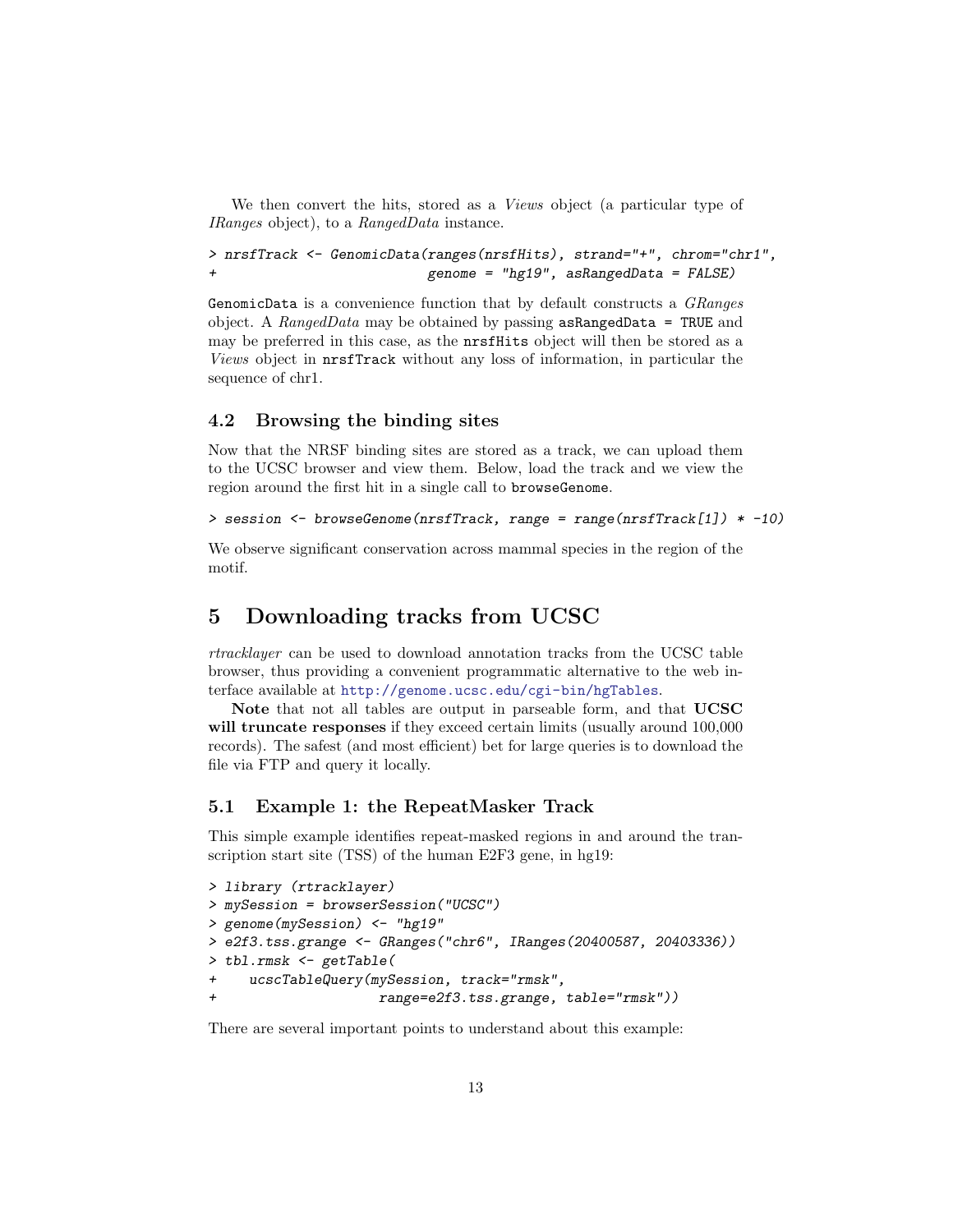- 1. The ucscTableQuery used above is a proxy for, and provides communication with, the remote UCSC table browser (see [http://genome.ucsc.](http://genome.ucsc.edu/cgi-bin/hgTables) [edu/cgi-bin/hgTables](http://genome.ucsc.edu/cgi-bin/hgTables)).
- 2. You must know the name of the track and table (or sub-track) that you want. The way to do this is explained in detail below, in section 5.3.
- 3. If the track contains multiple tables (which is the case for many ENCODE tracks, for instance), then you must also specify that table name.
- 4. When the track contains a single table only, you may omit the table parameter, or reuse the track name (as we did above).
- 5. If you omit the range parameter, the full track table is returned, covering the entire genome.
- 6. The amount of time required to download a track is roughly a function of the number of features in the track, which is in turn a function of the density of those features, and the length of the genomic range you request. To download the entire RepeatMasker track, for all of h19, would take a very long time, and is a task poorly suited to rtracklayer. By contrast, one full-genome DNaseI track takes less than a minute (see below).

## <span id="page-13-0"></span>5.2 Example 2: DNaseI hypersensitivity regions in the K562 Cell Line

The ENCODE project (<http://encodeproject.org/ENCODE>) provides many hundreds of annotation tracks to the UCSC table browser. One of these describes DNaseI hypersensitivity for K562 cells (an immortalized erythroleukemia line) measured at the University of Washington using 'Digital Genome Footprinting' (see <http://www.ncbi.nlm.nih.gov/pubmed?term=19305407>). Obtain DNaseI hypersensitive regions near the E2F3 TSS, and for all of hg19:

```
> track.name <- "wgEncodeUwDgf"
> table.name <- "wgEncodeUwDgfK562Hotspots"
> e2f3.grange <- GRanges("chr6", IRanges(20400587, 20403336))
> mySession <- browserSession ()
> tbl.k562.dgf.e2f3 <- getTable(ucscTableQuery (mySession, track=track.name,
+ range=e2f3.grange, table=table.name))
> tbl.k562.dgf.hg19 <- getTable(ucscTableQuery (mySession, track=track.name,
+ table=table.name))
```
# <span id="page-13-1"></span>5.3 Discovering Which Tracks and Tables are Available from UCSC

As the examples above demonstrate, you must know the exact UCSC-style name for the track and table you wish to download. You may browse these interactively at <http://genome.ucsc.edu/cgi-bin/hgTables?org=Human&db=hg19> or programmatically, as we demonstrate here.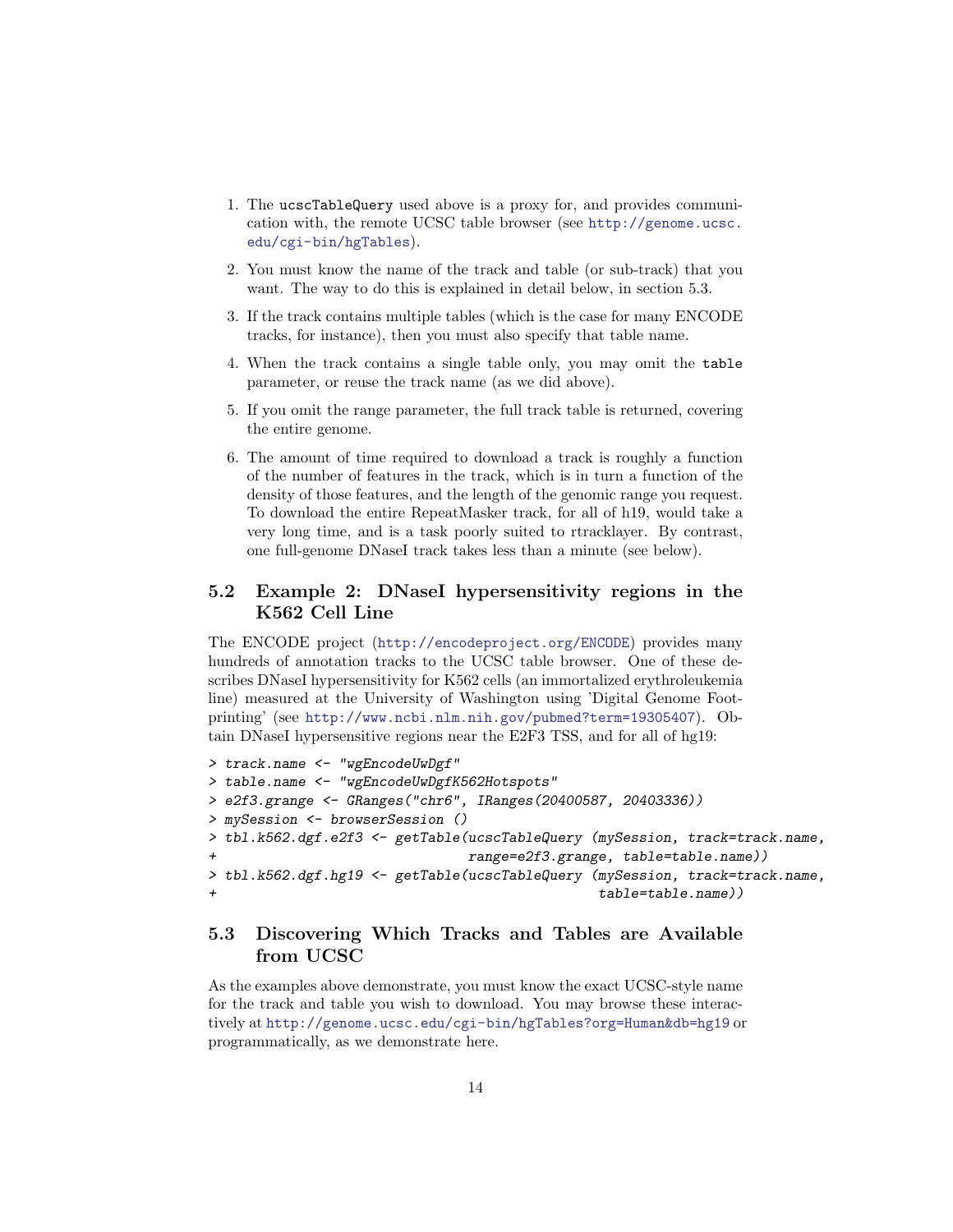```
> mySession <- browserSession ()
> genome(mySession) <- "hg19"
   # 177 tracks in October 2012
> track.names <- trackNames(ucscTableQuery(mySession))
   # chose a few tracks at random from this set, and discover how
> # many tables they hold
> tracks <- track.names [c (99, 81, 150, 96, 90)]
> sapply(tracks, function(track) {
+ length(tableNames(ucscTableQuery(mySession, track=track)))
+ })
```
# <span id="page-14-0"></span>6 Conclusion

These case studies have demonstrated a few of the most important features of rtracklayer. Please see the package documentation for more details.

The following is the session info that generated this vignette:

```
> sessionInfo()
```

```
R version 3.1.3 (2015-03-09)
Platform: x86_64-unknown-linux-gnu (64-bit)
Running under: Ubuntu precise (12.04.5 LTS)
```

```
locale:
```

```
[1] LC_CTYPE=en_US.UTF-8 LC_NUMERIC=C
 [3] LC_TIME=en_US.UTF-8 LC_COLLATE=C
 [5] LC_MONETARY=en_US.UTF-8 LC_MESSAGES=en_US.UTF-8
 [7] LC_PAPER=en_US.UTF-8 LC_NAME=C
 [9] LC_ADDRESS=C LC_TELEPHONE=C
[11] LC_MEASUREMENT=en_US.UTF-8 LC_IDENTIFICATION=C
attached base packages:
[1] stats4 parallel stats graphics grDevices utils
[7] datasets methods base
other attached packages:
 [1] BSgenome.Hsapiens.UCSC.hg19_1.4.0
 [2] BSgenome.Hsapiens.UCSC.hg18_1.3.1000
 [3] BSgenome_1.34.1
 [4] Biostrings_2.34.1
 [5] XVector_0.6.0
 [6] rtracklayer_1.26.3
 [7] GenomicRanges_1.18.4
 [8] microRNA_1.24.0
 [9] limma_3.22.7
[10] genefilter_1.48.1
```